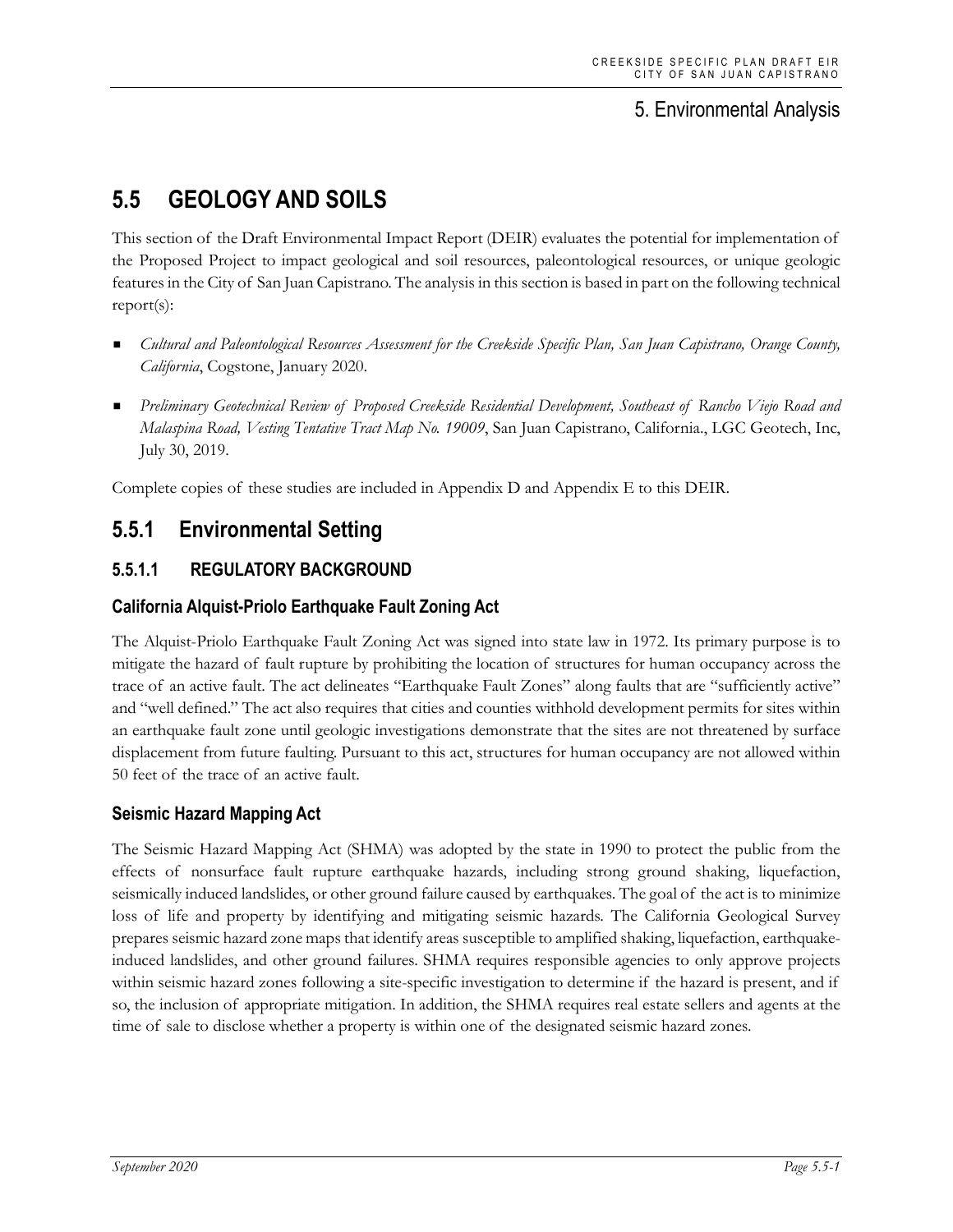## **California Building Code**

Current law states that every local agency enforcing building regulations, such as cities and counties, must adopt the provisions of the California Building Code (CBC) within 180 days of its publication. The publication date of the CBC is established by the California Building Standards Commission, and the code is also known as Title 24, Part 2 of the California Code of Regulations. The most recent building standard adopted by the legislature and used throughout the state is the 2016 version of the CBC (effective January 1, 2017), often with local, more restrictive amendments that are based on local geographic, topographic, or climatic conditions. These codes provide minimum standards to protect property and public safety by regulating the design and construction of excavations, foundations, building frames, retaining walls, and other building elements to mitigate the effects of seismic shaking and adverse soil conditions. The CBC contains provisions for earthquake safety based on factors including occupancy type, the types of soil and rock on-site, and the strength of ground shaking with a specified probability of occurring at a site.

### **Soils Investigation Requirements**

Requirements for soils investigations for subdivisions requiring tentative and final maps and for other specified types of structures are in California Health and Safety Code, Sections 17953 to 17955, and in Section 1802 of the CBC. Testing of samples from subsurface investigations is required, such as from borings or test pits. Studies must be done as needed to evaluate slope stability, soil strength, position and adequacy of load-bearing soils, the effect of moisture variation on load-bearing capacity, compressibility, liquefaction, differential settlement, and expansiveness.

#### **Paleontological Resources Preservation Act**

The Paleontological Resources Preservation Act was enacted as Public Law 111-11, Title VI, Subtitle D of the Omnibus Public Land Management Act of 2009 (16 U.S. Code §§ 470aaa–470aaa-11) and directs the Department of Agriculture (US Forest Service) and the Department of the Interior (National Park Service, Bureau of Land Management, Bureau of Reclamation, and Fish and Wildlife Service) to implement comprehensive paleontological resource management programs. The US Forest Service published the Department of Agriculture version of the Preservation Act regulations in the Federal Register in April 2015.

## **5.5.1.2 EXISTING CONDITIONS**

### **Regional Geology**

The Project Site is on the southwestern border of the Peninsular Ranges. Specifically, the site lies within the sedimentary basin known as the Capistrano Embayment, a subhorizontal deposit consisting of marine siltstone and clayey, siltstone bedrock of the Tertiary Period (late Miocene to early Pliocene Epoch: approximately 5 to 15 million years old) Capistrano Formation. This sedimentary unit, in excess of 3,000 feet thick near the center of the embayment, was uplifted, gently folded, and eroded to produce the low, rolling hillside topography observed today. More recently, the local geology has also been influenced by a rapid drop in sea level, resulting in extensive erosion and creating numerous steep‐sided drainage channels and relatively steep slopes that are prone to landslides. Portions of the off-site slopes to the east are mapped within a seismic hazard zone for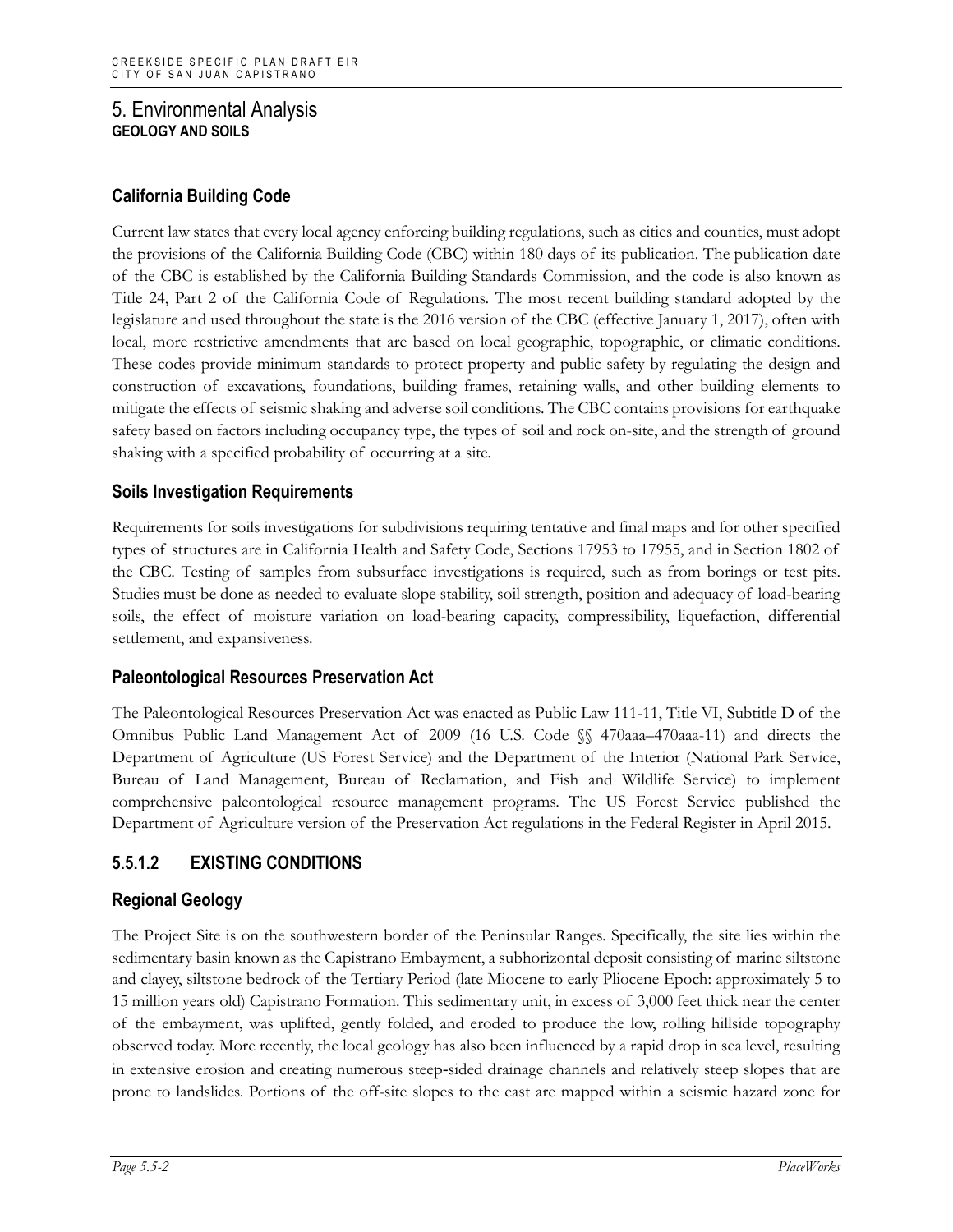earthquake-induced landslide. However, the majority of hillsides in Southern California are within similar geologic settings and are also mapped for potential for earthquake‐induced landslide.

## **Site-Specific Geology**

The Project Site is not located within a mapped State of California Earthquake Fault‐Rupture Hazard Zone per compiled maps released by the California Geological Survey, and no known active faults cross the site. The closest significant fault to the site is the active San Joaquin Thrust Fault, approximately 5.5 miles north of the Project Site. Based on the State of California Seismic Hazard Zone Report for the San Juan Capistrano 7.5 Minute Quadrangle, the Project Site is not in a potential liquefaction zone but is partially within a zone of potential earthquake-induced landslides. The approximate lateral extent of the geologic units encountered is presented on Sheet 1 of 2, Geotechnical Map, of the Preliminary Geotechnical Review (Appendix E to the DEIR). The geologic materials identified on the Project Site include alluvium, older artificial fill, and the bedrock of the Capistrano Formation. The typical on-site characteristics of the materials are described here from youngest to oldest.

- **Artificial Fill, Older (Map Symbol: Afo).** Older artificial fill soils were encountered within the central area of the Project Site. The material consists of variable layers of brown, grayish brown, and gray silt, clayey silt, sandy clay with scattered gravel and few cobbles, generally moist to very moist, stiff to very stiff.
- **Quaternary Alluvium (Map Symbol: Qal).** Quaternary alluvium was encountered during previous subsurface investigation, during rough grading activities in the 1970s, and during the subsurface investigation by LGC in 2019. The material consists of dark brown and dark gray silt, clay, and sandy clay with scattered gravels and cobbles. The material was very moist, moderately stiff to stiff, with few root casts and iron oxide staining.
- **Tertiary Capistrano Formation (Map Symbol: Tc).** Tertiary Capistrano Formation material underlies the entire Project Site at depth. This material generally consists of very fine sandy siltstone, clayey siltstone, and few thin sandstone and very thin clay interbeds. Within the upper oxidized (weathered) portion of the formation, this material is typically light gray to brown in color and commonly has gypsum and iron oxide along joints and fractures. The unoxidized portion of the Capistrano Formation is dark gray, very stiff to hard, fresh bedrock. In general, the Capistrano Formation material was found to be thickly bedded to massive with rare, very thin clay beds, and few concretionary nodules.

### **Groundwater**

A groundwater table was not encountered during the subsurface field evaluation conducted as part of the geotechnical investigation in 2019, which extended a maximum depth of 93 feet below existing grade. However, seepage was observed during downhole logging of the bucket auger borings, and seasonal fluctuations of groundwater elevations should be expected over time. In general, groundwater levels fluctuate with the seasons, and local zones of perched groundwater may be present within the near-surface deposits due to local seepage or during rainy seasons. Local perched groundwater conditions or surface seepage may develop once site development is completed and landscape irrigation commences.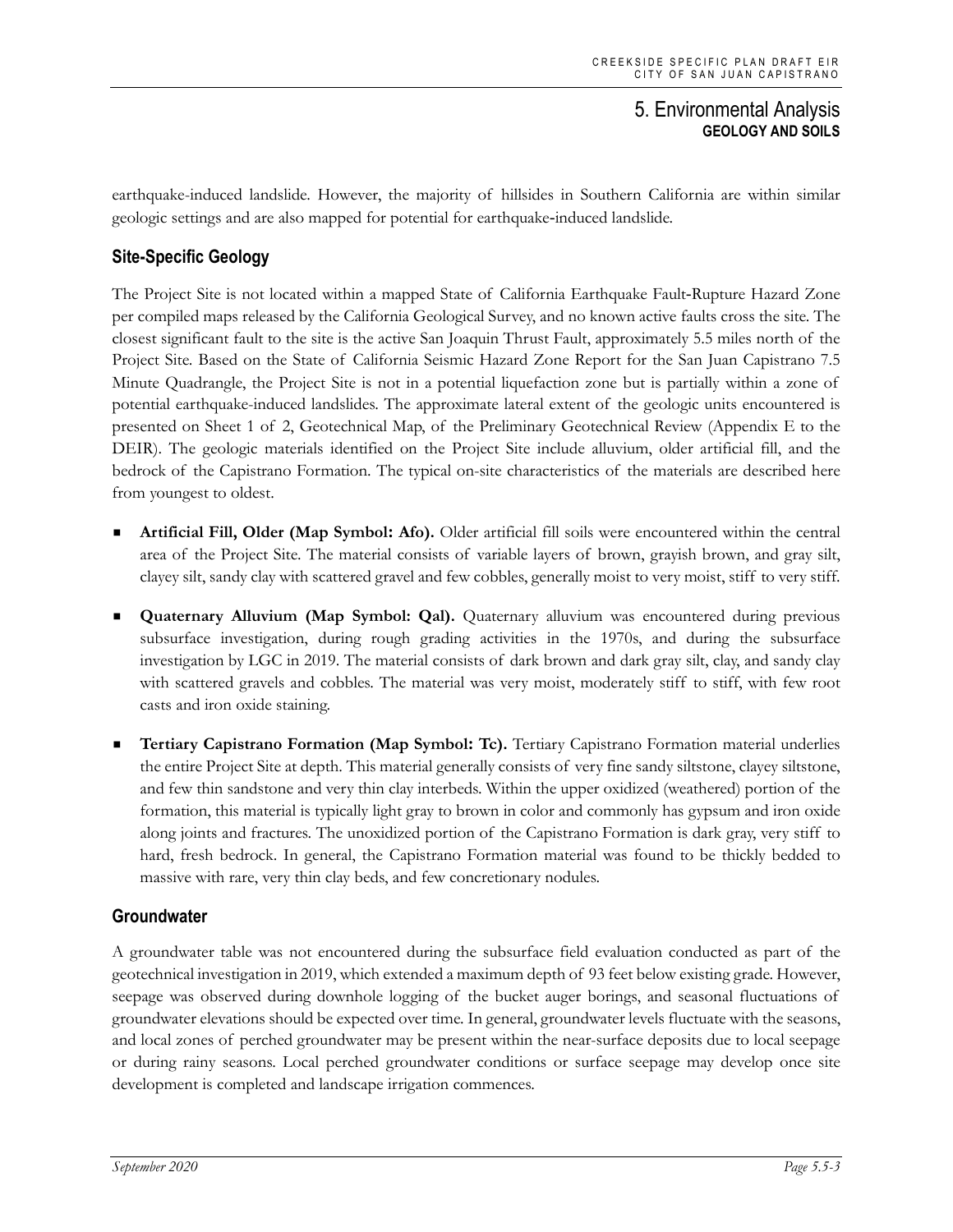### **Paleontological Records Search**

A search for paleontological records was completed by the Natural History Museum of Los Angeles County, and published literature, unpublished paleontological reports, and fossil databases were also searched for fossil records (Cogstone 2020). The search result is summarized below.

**Late Miocene to Early Pliocene Capistrano Formation:** Numerous fossils of marine and terrestrial animals have been recovered in nearly 100 localities from the Capistrano Formation in San Juan Capistrano and southern Orange County. In San Juan Capistrano, seven of these localities in the siltstone facies of the Capistrano Formation have produced fossils of pinnipeds, baleen and toothed whales, camels, pronghorn, elephant, birds, bony fish, sharks and rays, and marine invertebrates.

**Pleistocene Deposits:** Eight localities within the city have produced numerous fossils of terrestrial and marine animals. These localities have produced fossils of ground sloth, dolphin, mammoth, mastodon, horse, tapir, bison, fish, sharks, and marine invertebrates. The nearest locality from the Project Site is approximately 1.15 miles to the south and just southwest of Rancho Viejo Road and Ortega Highway, which is the remains of a Columbian mammoth. Over 100 other fossil localities are known from Pleistocene-aged sediments in southern Orange County. The largest of these is known as Costeau Pit in Laguna Hills, which recovered coyote, dire wolf, saber-toothed cat, camel, llama, diminutive pronghorn, long-horned bison, rabbits, rodents, and birds.

# **5.5.2 Thresholds of Significance**

According to Appendix G of the CEQA Guidelines, a project would normally have a significant effect on the environment if the project would:

- G-1 Directly or indirectly cause potential substantial adverse effects, including the risk of loss, injury, or death involving:
	- i) Rupture of a known earthquake fault, as delineated on the most recent Alquist-Priolo Earthquake Fault Zoning Map issued by the State Geologist for the area or based on other substantial evidence of a known fault. (Refer to Division of Mines and Geology Special Publication 42.)
	- ii) Strong seismic ground shaking.
	- iii) Seismic-related ground failure, including liquefaction.
	- iv) Landslides.
- G-2 Result in substantial soil erosion or the loss of topsoil.
- G-3 Be located on a geologic unit or soil that is unstable, or that would become unstable as a result of the project and potentially result in on- or off-site landslide, lateral spreading, subsidence, liquefaction, or collapse.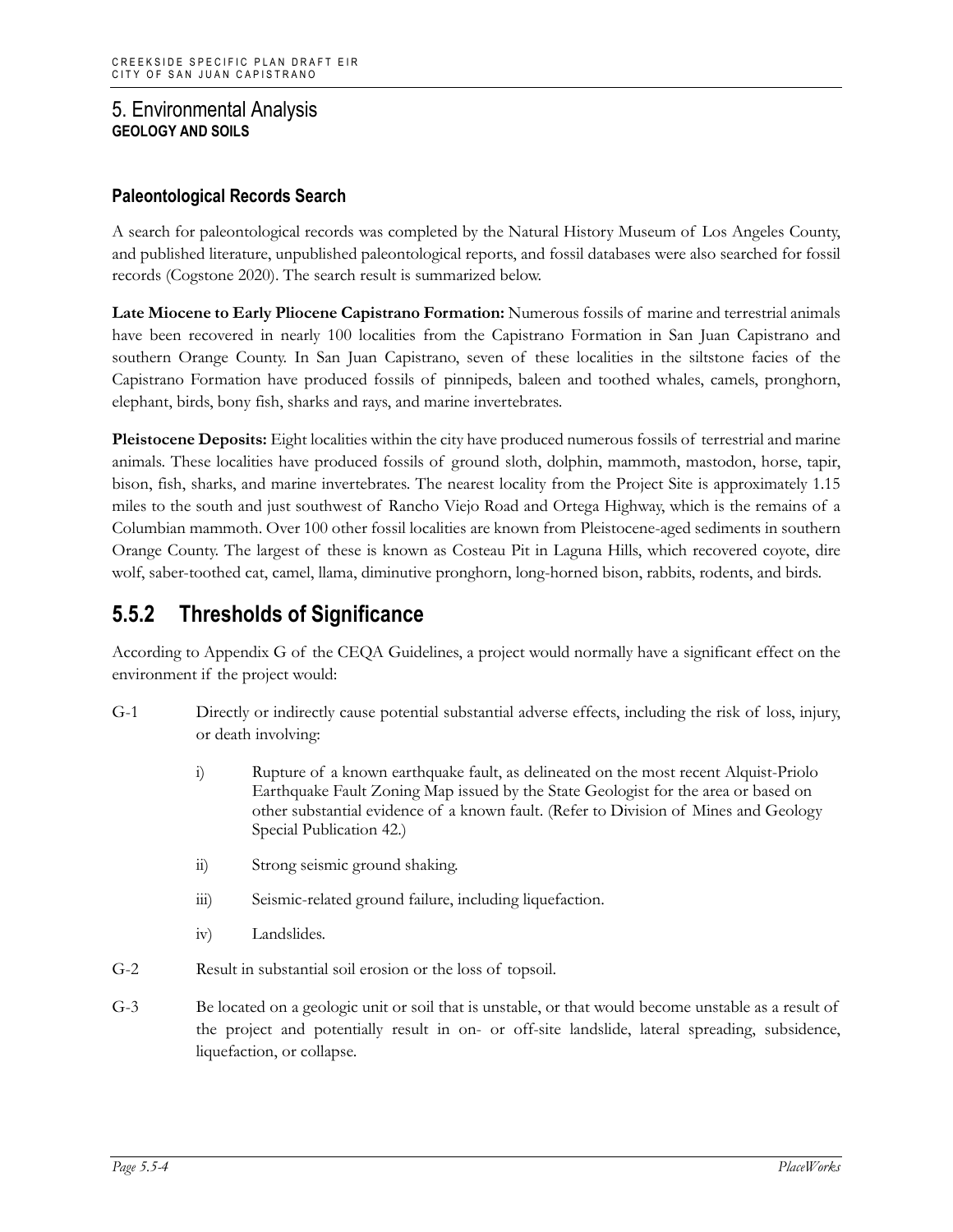- G-4 Be located on expansive soil, as defined in Table 18-1B of the Uniform building Code (1994), creating substantial direct or indirect risks to life or property.
- G-5 Have soils incapable of adequately supporting the use of septic tanks or alternative waste water disposal systems where sewers are not available for the disposal of waste water.
- G-6 Directly or indirectly destroy a unique paleontological resource or site or unique geologic feature?

The Initial Study, included as Appendix A, substantiates that impacts associated with the following thresholds would be less than significant:

- $\blacksquare$  Threshold G-1(i)
- $\blacksquare$  Threshold G-1(ii)
- $\blacksquare$  Threshold G-1(iii)
- Threshold G-1(iv)
- Threshold G-2
- Threshold G-3
- Threshold G-5

These impacts will not be addressed in the following analysis.

# **5.5.3 Plans, Programs, and Policies**

#### **Regulatory Requirement**

PPP GEO-1 The Proposed Project is required to be constructed in compliance with California Building Code, Title 24, Part 2 of the California Code of Regulations.

# **5.5.4 Environmental Impacts**

### **5.5.4.1 IMPACT ANALYSIS**

The following impact analysis addresses thresholds of significance for which the Initial Study disclosed potentially significant impacts. The applicable thresholds are identified in brackets after the impact statement.

#### **Impact 5.5-1: The Project Site is on expansive soil, as defined in Table 18-1B of the Uniform building Code (1994), creating substantial direct or indirect risks to life or property. [Threshold G-4]**

Based on the results of the subsurface evaluation and geotechnical review of the Proposed Project and preliminary grading plan, the geotechnical study concluded that the proposed improvements are feasible from a geotechnical standpoint, provided that PPP GEO-1 and the recommendations in the geotechnical study are incorporated during site grading and development. However, the geotechnical study indicated that for the preliminary design purposes, the Project Site has a high expansion potential. The design parameters were determined based on the geotechnical investigator's expert experience with similar projects, test results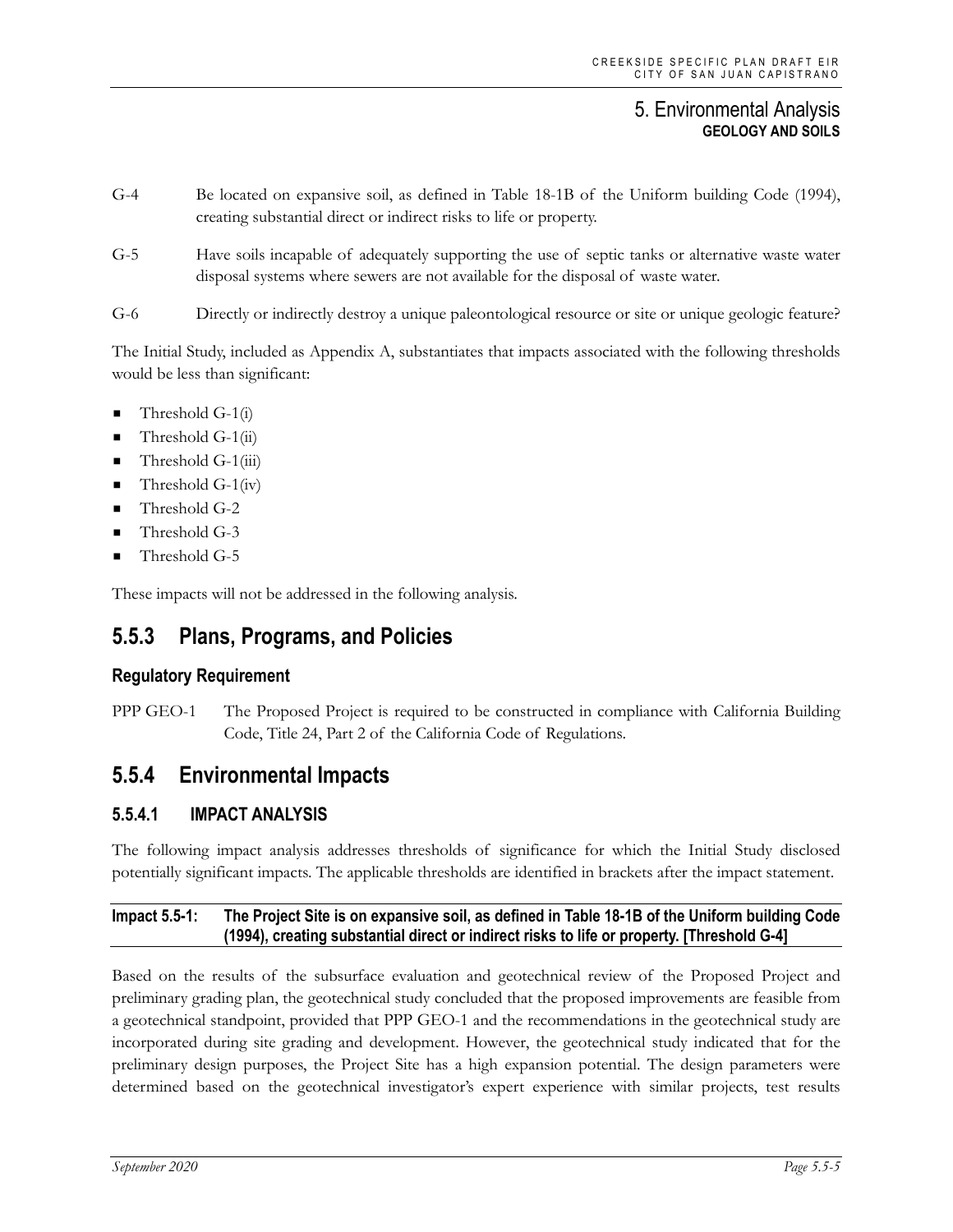performed by others, and the anticipated nature of the soil. Implementation of the Proposed Project could be impacted by expansive soils, and impacts could be potentially significant.

#### *Level of Significance Before Mitigation:* Potentially significant.

#### **Impact 5.5-2: The Proposed Project could directly or indirectly destroy a unique paleontological resource or site or unique geologic feature. [Threshold G-6]**

Fossil resources occur in geologic units (e.g., formations or members). The probability for finding significant fossils in a project area can be broadly predicted from previous records of fossils recovered from the geologic units present in and/or adjacent to the study area. The geological setting and the number of known fossil localities help determine the paleontological sensitivity according to the Potential Fossil Yield Classification (PFYC) criteria developed by Bureau of Land Management. The PFYC system has a multilevel scale based on demonstrated yield of fossils. Using the PFYC system, geologic units are classified according to the relative abundance of vertebrate fossils or scientifically significant invertebrate or plant fossils and their sensitivity to adverse impacts within the known extent of the geological unit. Although significant localities may occasionally occur in a geologic unit, a few widely scattered important fossils or localities do not necessarily indicate a higher PFYC value; instead, the relative abundance of localities is the major determinant for the value assignment.

Though Pleistocene fossils typically can begin occurring at depths of about 8 to 10 feet below the existing ground surface in valley areas, locations with a higher topography and, by extension, more erosion than deposition can have Pleistocene fossils at shallower depths. This is seen locally in a Columbian mammoth found at approximately 3 feet deep in San Juan Capistrano southeast of Rancho Viejo Road and Ortega Highway. Based on recorded localities identified in San Juan Capistrano and southern Orange County, both the middleto-late Pleistocene deposits and the siltstone facies of the Capistrano Formation are assigned a PFYC 3a, a moderate but patchy sensitivity. If encountered, the early-to-middle Pleistocene, very old axial channel deposits are also assigned a PFYC 3a. Considering a moderate sensitivity of the underlying native geologic units, paleontological monitoring is recommended for all excavations into native sediments. Therefore, this impact is considered potentially significant.

*Level of Significance Before Mitigation:* Potentially Significant.

# **5.5.5 Cumulative Impacts**

### **Geology and Soils**

Geology and soils impacts related to the Proposed Project would be specific to that site and its users and would not contribute to the impacts on other sites. Compliance with applicable state and local building regulations would be required of all development in the City of San Juan Capistrano. Individual projects would be designed and built in accordance with applicable standards in the CBC and the individual site-specific recommendations of project-specific geotechnical investigations that include pertinent seismic design criteria. Compliance with applicable state and local building regulations and standard engineering practices related to seismic and geologic hazard reduction would prevent significant cumulative adverse impacts associated with geologic and seismic hazards. Individual project impacts of the Proposed Project and other development projects on geology and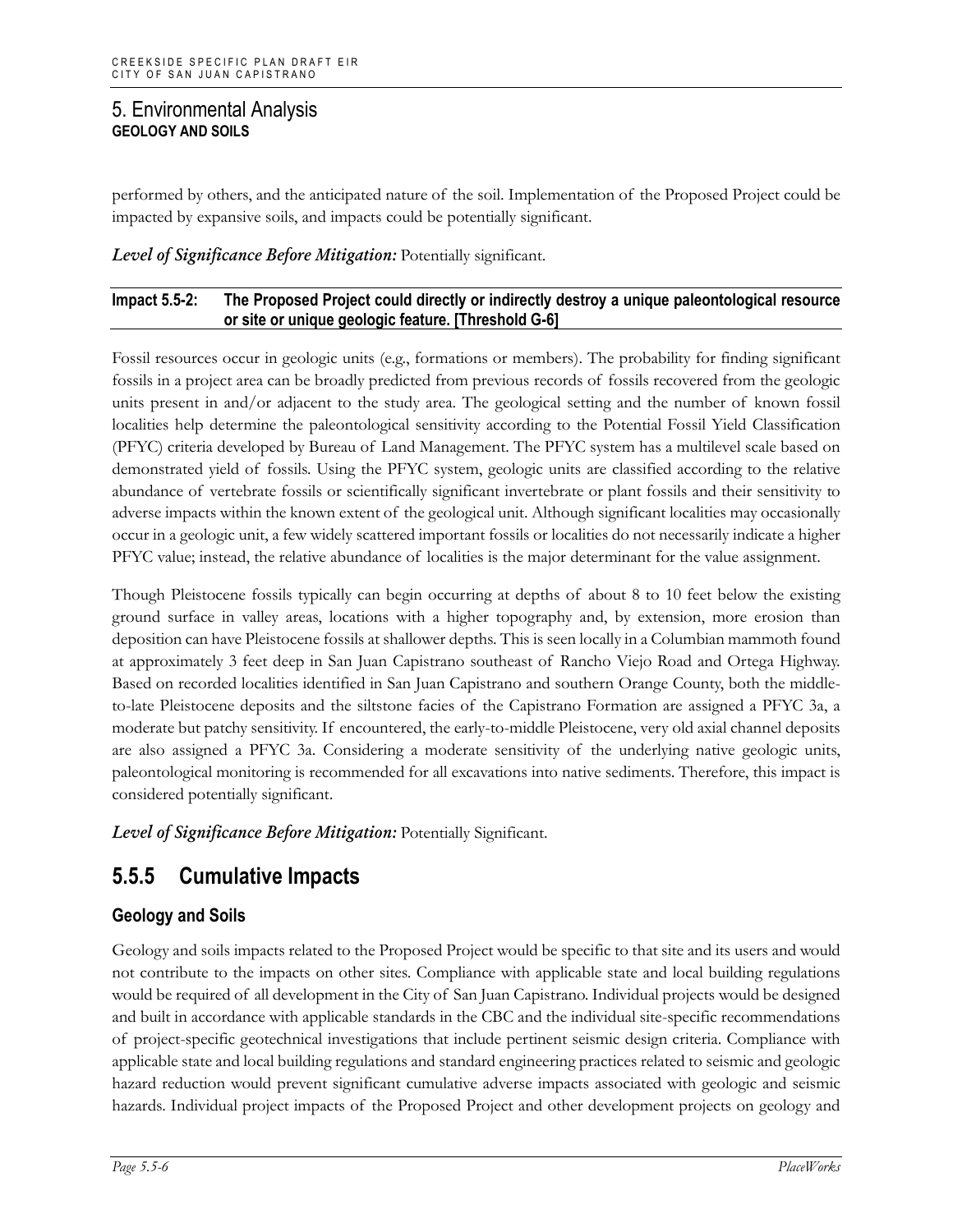soils would be reduced to a less than significant level with and/or without mitigations and with compliance with existing regulations and would not result in a cumulatively considerable impact.

### **Paleontological Resources**

The Project Site has been previously graded and disturbed, and other cumulative project sites include developed and undeveloped sites. Similar to the Project Site, although some areas have been developed, ground disturbance could potentially unearth previously unidentified cultural resources. The Proposed Project has moderate sensitivity for paleontological resources, and a mitigation measure has been incorporated to mitigate impacts to a less than significant level. Paleontological impacts are site specific, and provided that site-specific impacts for development projects in the City are provided as with the Proposed Project, cumulatively significant impacts would be reduced to a less than significant level.

*Level of Significance Before Mitigation:* Potentially Significant

# **5.5.6 Level of Significance Before Mitigation**

Without mitigation, these impacts would be **potentially significant**:

- **Impact 5.5-1** Implementation of the Proposed Project could be impacted by expansive soils.
- **Impact 5.5-2** The Proposed Project could adversely impact paleontological resources or a unique geologic feature if grading occurs beyond artificial fill.

# **5.5.7 Mitigation Measures**

### **Impact 5.5-1**

GEO-1 The project applicant shall design the foundation system to resist the impacts of expansive soils and fill settlement in accordance with the allowable deflection criteria of applicable codes and the requirements of the structural designer/architect, as described in the Geotechnical Investigation prepared for the Creekside Specific Plan project by LGC, dated July 30, 2019, or any updates therein. At the completion of grading, if soils with "very high" expansion potential are encountered by the qualified geotechnical professional, supplemental geotechnical foundations shall be provided and implemented in accordance with the California Building Code and the City of San Juan Capistrano's Grading Ordinance.

### **Impact 5.5-2**

GEO-2 The project applicant shall implement a Paleontological Resource Impact Mitigation Program and conduct full-time monitoring by a qualified paleontologist when disturbing native deposits with a PFYC ranking of 3 or greater (i.e., all sediments of the middle-to-late Pleistocene old axial channel deposits, early-to-middle Pleistocene very old axial channel deposits, and the siltstone facies of the Capistrano Formation). If unanticipated fossils are unearthed during construction, work shall be halted in that area until a qualified paleontologist can assess the